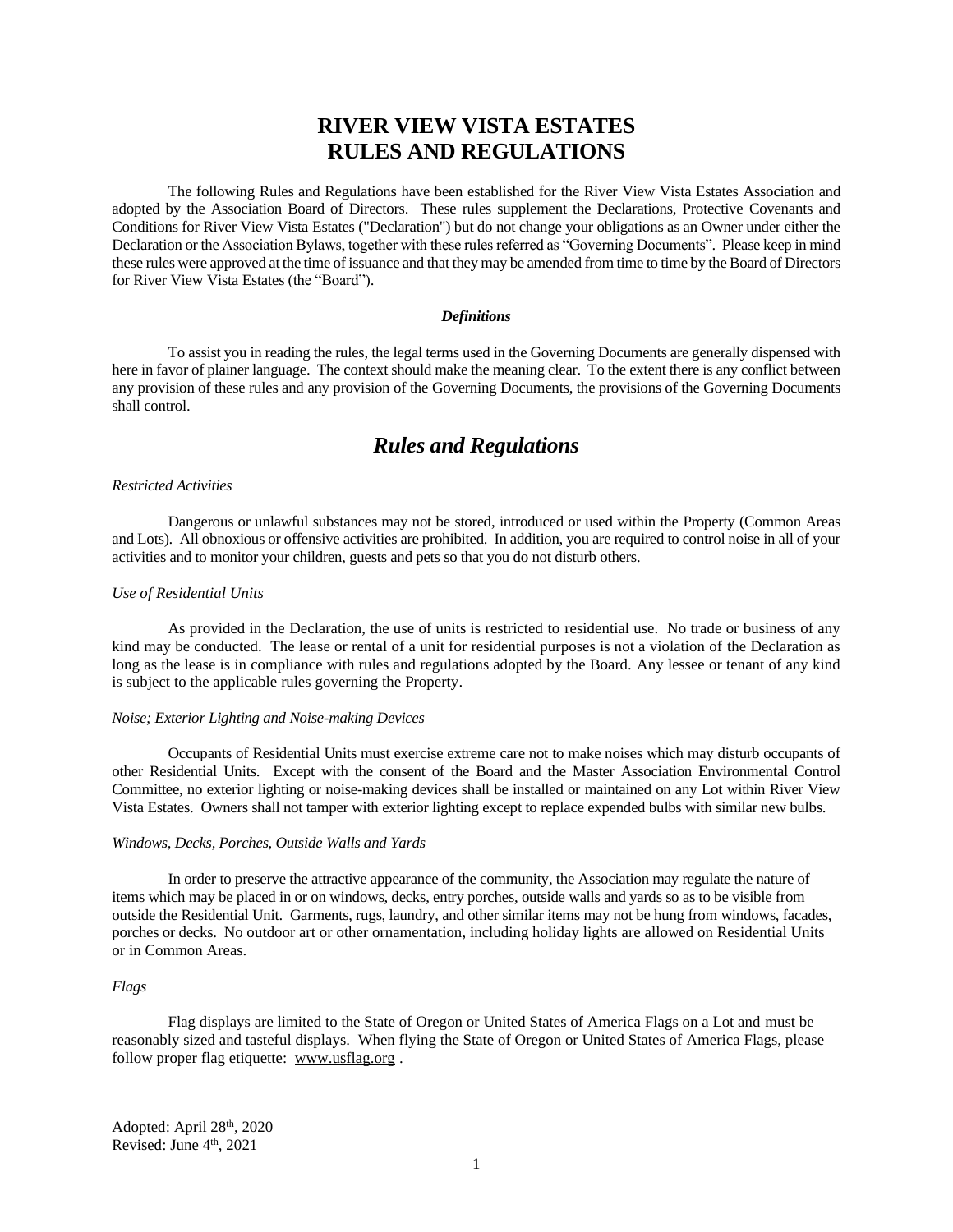#### *Alterations*

Owners are expressly prohibited from painting or changing the exterior of the building or other structure without written permission of the Association and Environmental Control Committee. No structure of any kind may be installed outside of the Residential Unit except structures installed with written approval of the Association and Architectural Review Committee.

## *No Soliciting*

No soliciting is permitted at any time by an owner, guest, tenant or member of the general public within the River View Vista Estates community.

## *Fire Danger*

Fire danger is a constant concern in this dry climate. Cigarette butts or any other burning materials must be completely extinguished and carefully discarded in an appropriate trash facility.

#### *Landscaping*

There is no gardening, landscaping or planting allowed in Common Areas or on any Lot, other than those services conducted with approval from the Board or its managing agent. No walls, hedges or barriers will be erected in Common Areas or on any Lot. Cable, chains, or ropes attached to trees for the purpose of securing a pet, fencing, clothes lines, etc. shall not be permitted. Securing a pet to a cable, tree, or stake will not be allowed as it lends to the destruction of the natural vegetation and can be unsightly.

## *Pets*

In units where pets are allowed, only dogs, cats, or such other household pets approved by the River View Vista Estates association may be kept in the community. While on the owner's property, household pets shall be kept indoors, leashed, or under complete control of the owner at all times. While off the owner's property, such approved pets can be exercised only when accompanied by their owners and then only on a leash no longer than six (6) feet for a fixed length leash or up to a maximum of fifteen (15) feet (when extended) if a retractable leash, one end of which is held in the owner's hand. Pet owners are responsible for the prompt removal of their pet's waste anywhere within Property, including their own Lot. Compliance with these rules shall be determined solely by the Board.

#### *Parking and Safe Speeds*

Parking is only allowed in designated parking areas. Due to the limited space and for the safety of all, there is no street parking permitted within the River View Vista Estates community. Boats, recreation vehicles, campers and trailers of any kind are only permissible in designated Eagle Crest Master Association overflow parking areas. Camping or overnight sleeping in any parking areas is not allowed within the community. The maximum speed limit is 15 miles per hour. Please abide by this speed limit at all times to encourage maintaining a safe community.

#### *Debris and Outside Storage*

All refuse containers, wood piles, storage areas, etc. must be obscured from view of neighboring property. No rubbish, trash or garbage shall be allowed to accumulate on any portion of the Property. The Association arranges for community-wide garbage service and there are community trash and recycling bins located inside walled, gated facilities in the Common Areas. Only those items which reasonably fit into the provided dumpsters and are of appropriate material may be placed in trash bins. No additional items are to be left in or around trash corrals. A recycling center located at 7220 Falcon Crest Dr is available for use by members of the River View Vista Estates community and accepts glass, cardboard and cans/bottles. No individual trash cans or containers are allowed anywhere within the Property.